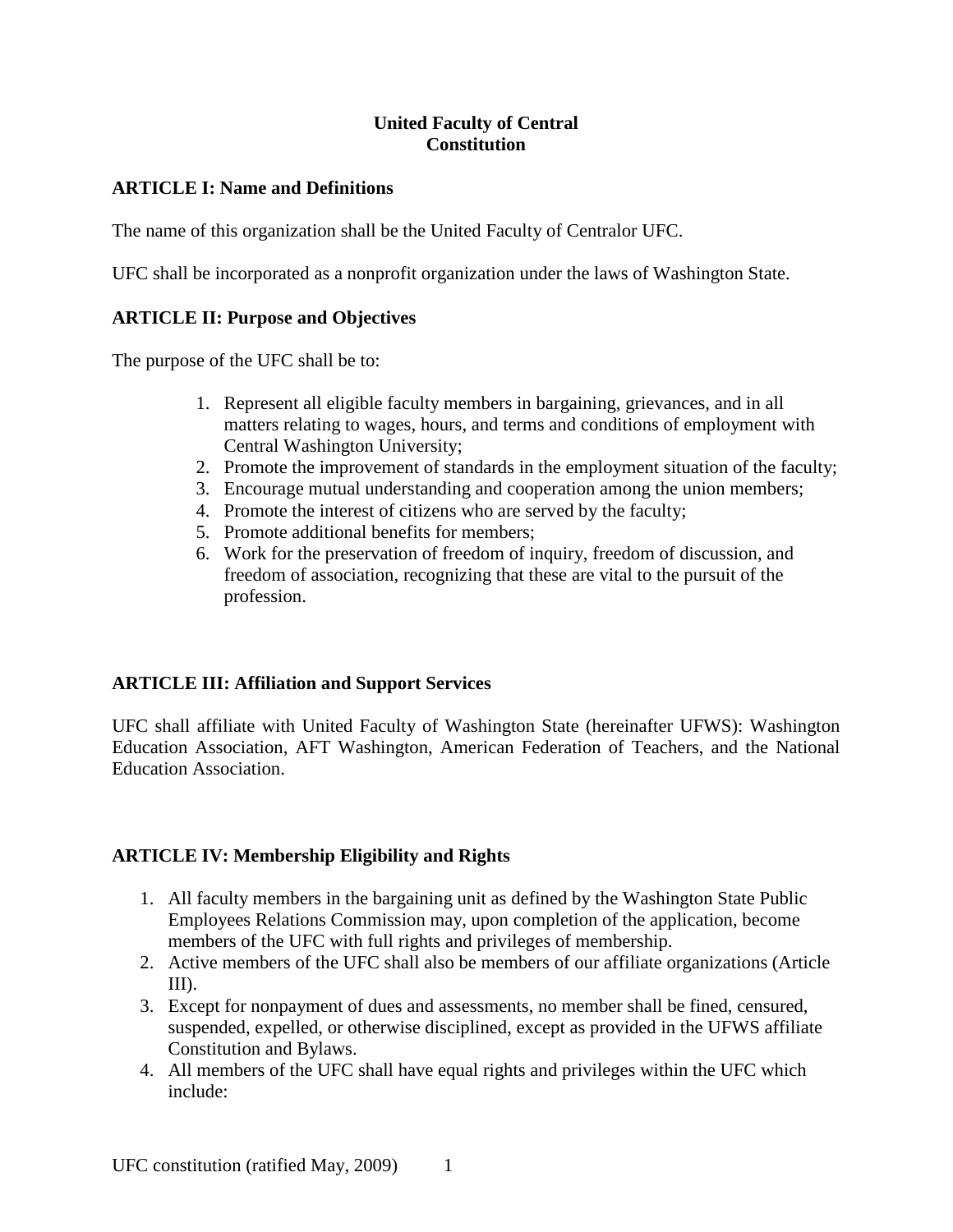- a. nominating candidates,
- b. petitioning UFC,
- c. participating in membership meetings,
- d. voting in elections or on referenda of the UFC,
- e. voting on contract ratification,
- f. holding office (having been a member in good standing for at least one year),
- g. attending Stewards' Council meetings, and
- h. attending steward training programs

#### **ARTICLE V: Dues and Fees**

- 1. UFC members shall pay dues or fees as established in the Bylaws. The dues shall be payable within sixty (60) days of September 1 or date of employment, or through payroll deductions.
- 2. The UFC may levy special assessments on its membership as provided in the Bylaws.
- 3. A member of this organization who has been in good standing for a least one year immediately before retirement from the institution shall become an emeritus member and not pay dues. Emeritus members shall participate in activities of this organization, but they shall not vote, nor hold office, nor serve as official delegates.

#### **ARTICLE VI: Officers**

- 1. The officers of the UFC shall consist of a President, Vice-President, Communications Officer, Financial Officer, and Chief Steward.
- 2. Nominations of officers other than Chief Steward shall be closed at a Spring Quarter meeting following notice to all members and an open period for nominations. Specific requirements concerning this notice and this open period shall be contained in the Bylaws. The election shall be held not less than fifteen (15) nor more than thirty (30) days after nominations have been closed.
- 3. The Chief Steward shall be chosen by a vote of Stewards at the last Stewards' Council meeting of the academic year preceding the Chief Steward's term of office.
- 4. The term of office for officers shall be two (2) years, beginning June 1. Terms of officers shall be limited to three (3) consecutive terms.
- 5. Terms of office for elected at-large representatives to the Executive Board shall be two (2) years and commence on June 1.
- 6. In the event of vacancy in the office of President, the Vice-President shall become President for the balance of the term.
- 7. The duties of officers shall be as provided in the Bylaws.
- 8. An elected officer may be removed from office for cause by a recall election which may be initiated by at least 10% of the general membership.
- 9. A general membership meeting will be scheduled prior to the recall election within thirty (30) days after receipt of the recall petition. Following the general membership meeting, the recall election shall be by secret ballot which will be made available to the entire membership.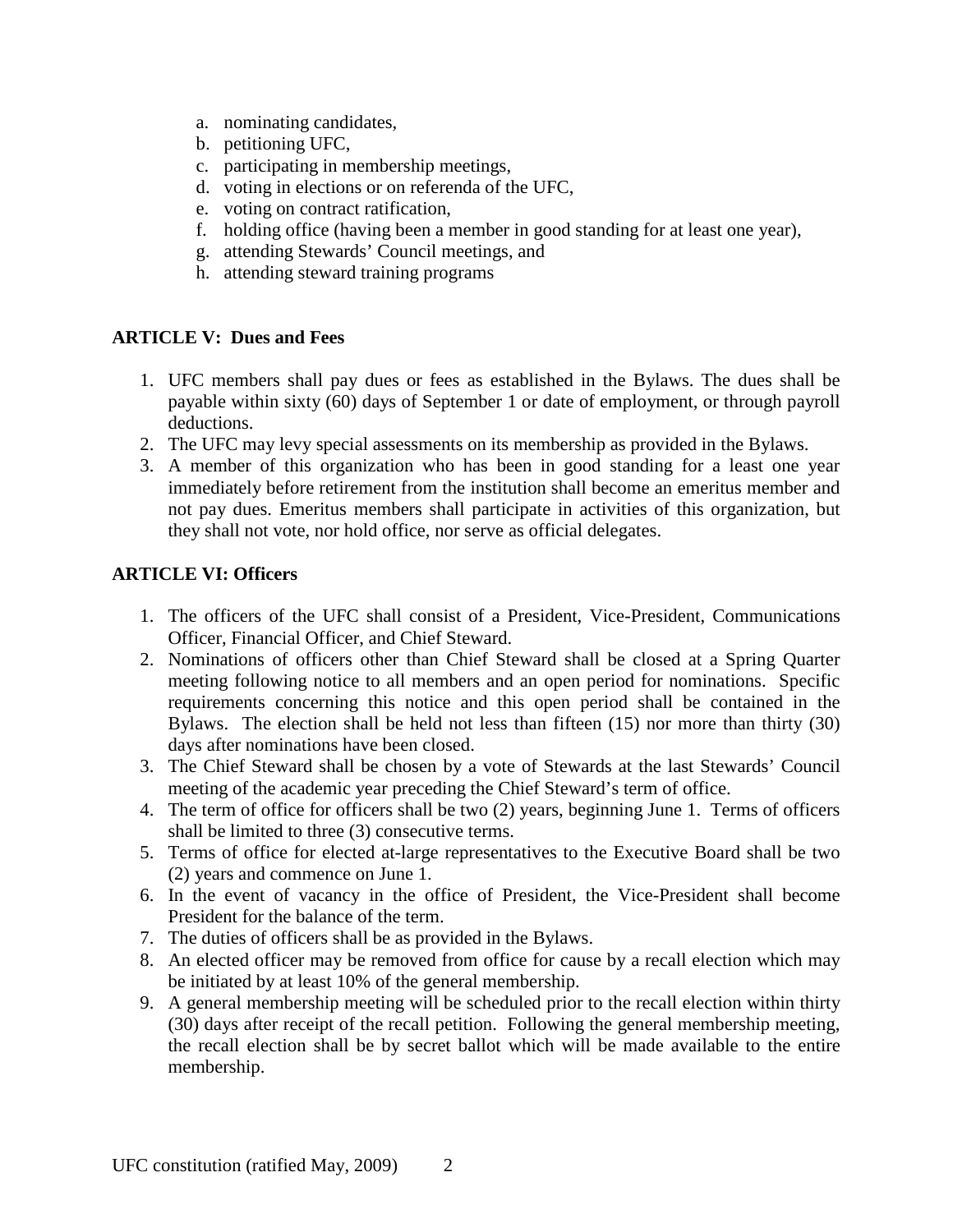10. The Executive Board shall notify any officer who has been recommended for recall in writing.

## **ARTICLE VII: The Stewards' Council**

- 1. The Stewards' Council shall consist of all UFC Stewards. The Chief Steward shall chair the Stewards' Council; this duty maybe delegated to another UFC Officer.
- 2. Duties of the Stewards' Council and its members shall be as set forth in the Bylaws.
- 3. Any member of UFC who is not a member of the Stewards' Council may attend and speak at Stewards' meetings, but will not have voting privileges. By invitation of the Chief Steward, any Central Washington University faculty in the bargaining unit may attend Stewards' meetings and may speak, but will not have voting privileges.

## **ARTICLE VIII: Standing and Ad Hoc Committees**

- 1. UFC will have Standing Committees as outlined in the UFC Bylaws.
- 2. The chair of each standing committee shall be elected as set forth in the Bylaws. Members of each standing committee shall be appointed by the President with consent of the Executive Board.
- 3. Specific duties of each committee are provided in the UFC Bylaws.
- 4. Ad Hoc committees may also be appointed, including, but not limited to, an Elections Committee.
- 5. The chair of each ad hoc committee shall be appointed by the President with the consent of the Executive Board. Members of each ad hoc committee shall be appointed by the committee chair with the consent of the Executive Board.
- 6. Each Standing Committee shall meet at the call of its chair at least quarterly.

# **ARTICLE IX: Executive Board**

- 1. The Executive Board shall consist of the Executive Board elected officers and the chairs of standing committees, as outlined in the Bylaws, the chief steward, and one non-tenure track representative.
- 2. The Executive Board shall administer the policy of UFC as set by the membership at regular meetings. It shall have the power to act for the good of UFC in emergency situations where policy cannot be established by the full membership.
- 3. The President of UFC shall be the chairperson of the Executive Board.
- 4. The Executive Board shall meet at least once per month during the months that school is in session. The times and places of meetings shall be determined by the chairperson and announced to the general membership. A quorum shall be a majority of the Executive Board members.